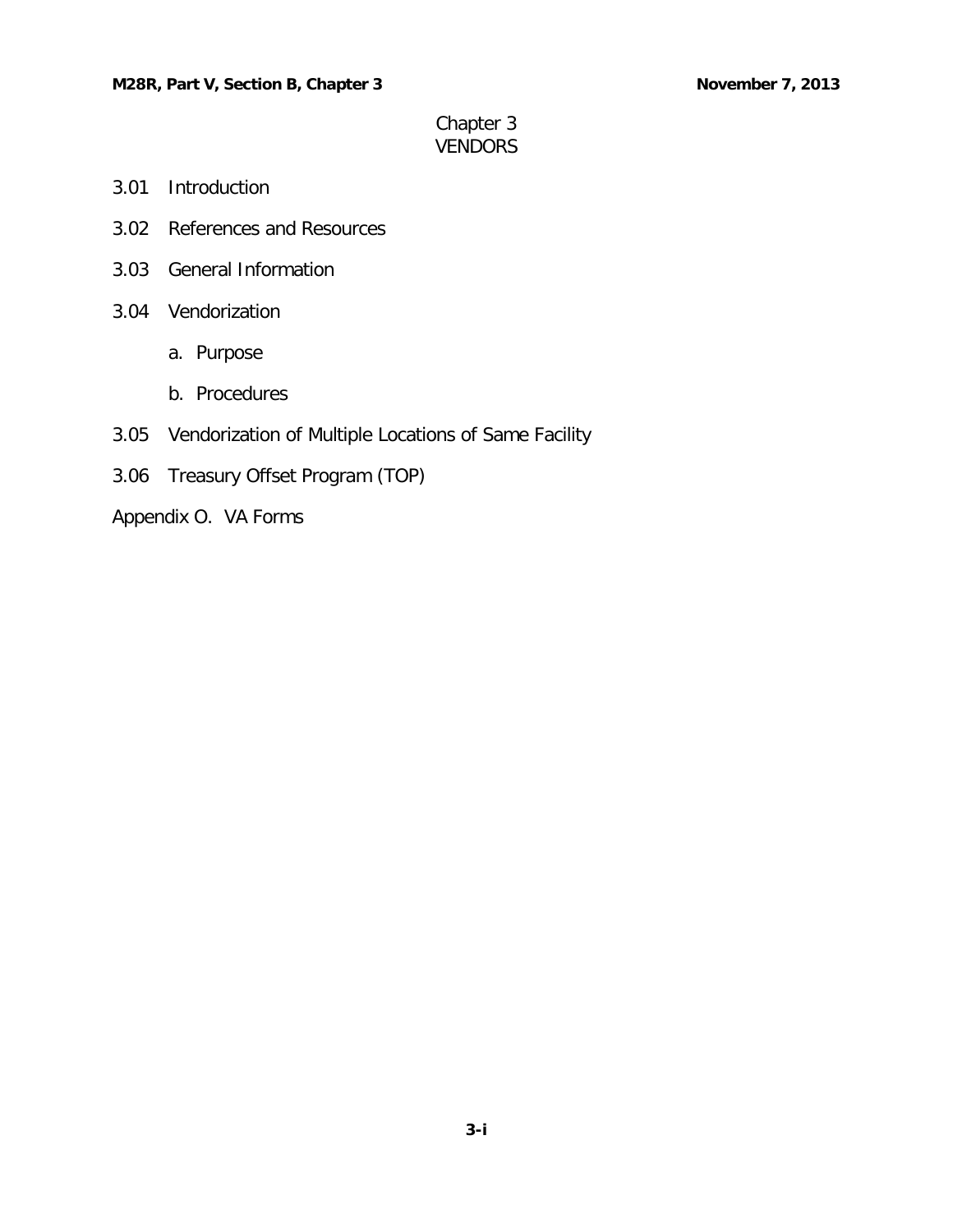### Chapter 3 VENDORS

## <span id="page-1-0"></span>3.01 Introduction

This chapter provides the administrative procedures and guidelines for working with vendors that provide goods and services to Veterans participating in the Department of Veterans Affairs (VA) Vocational Rehabilitation and Employment (VR&E) Program.

<span id="page-1-1"></span>3.02 References and Resources

| Laws:        | Debt Collection Improvement Act of 1996  |
|--------------|------------------------------------------|
| Regulations: | VA Acquisition Regulation (VAAR) 801.601 |
| VA Forms     | Corporate WINRS FMS Vendorizing Sheet    |

#### <span id="page-1-2"></span>3.03 General Information

All payments for services provided to Veterans who are participating in the VR&E Program are made through the Government's Financial Management System (FMS). Vendors who provide a service to the Government must be vendorized by submitting either a Tax Identification Number (TIN) or Social Security Number (SSN) to FMS before the Treasury Department will release a payment through this system. Vendorization is the process that allows vendors to be entered into FMS and is a prerequisite to processing payments for facilities, contractors and other service providers. Do not vendorize a facility, contractor, or other service provider if the service is being purchased with the government purchase card.

It is important to remember if involved in the vendorization process that VR&E staff who have not been delegated contracting authority must not commit the Government to the purchase of services, supplies, or equipment. While a case manager or other staff member may be involved in the process of determining the quality, quantity and delivery requirements for specific purchases, he/she must not sign contracts or agreements committing the Government to a purchase or make verbal commitments to a purchase. According to VAAR 801.601(b), individuals making such commitments or acting beyond the scope of their authority may be held financially liable.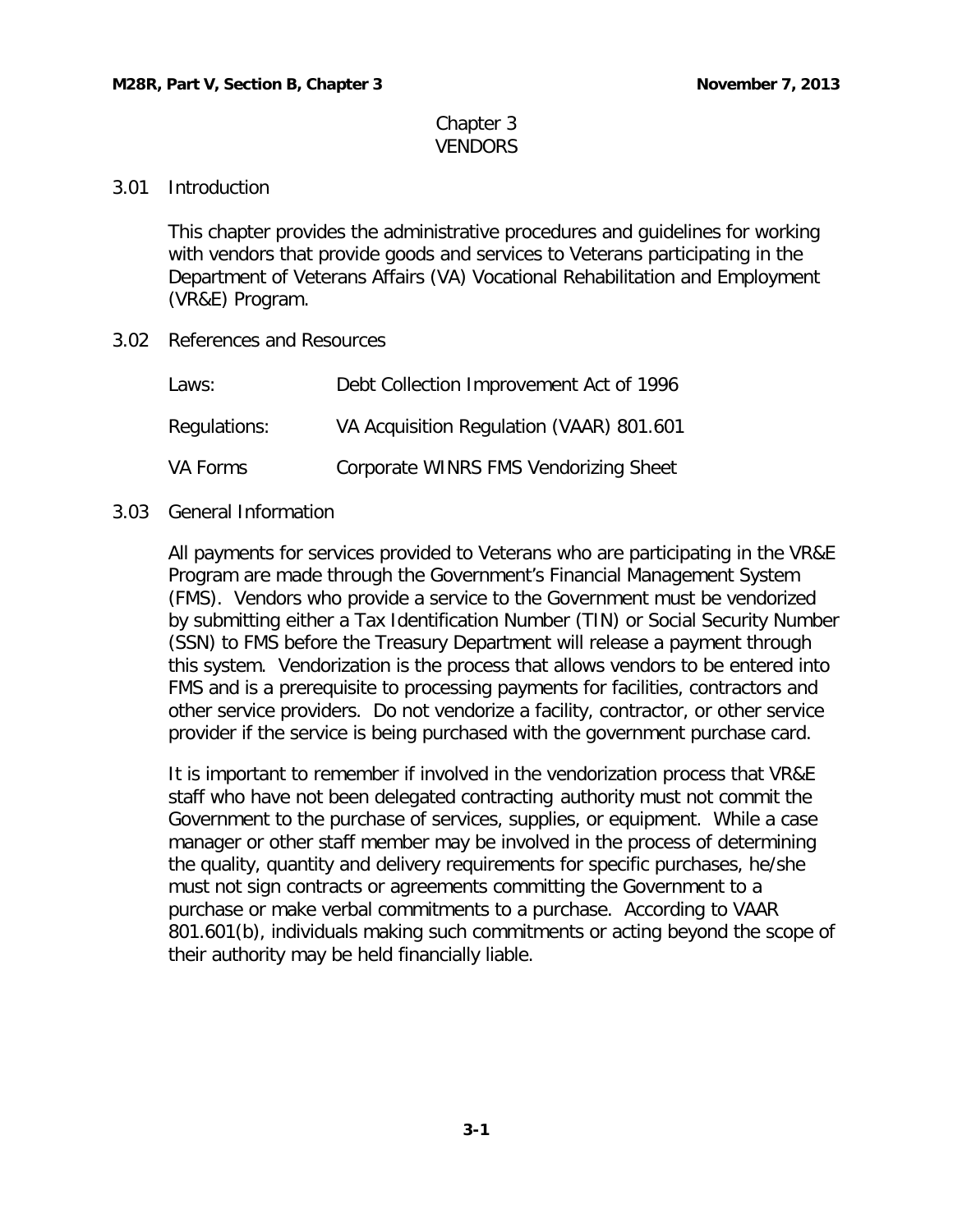### <span id="page-2-1"></span><span id="page-2-0"></span>3.04 Vendorization

### a. Purpose

Training facilities must be vendorized, or set up in the FMS by the Vendorizing Unit (0473A1) in Austin, Texas so that payments can be made for services. Provisions of the Debt Collection Improvement Act of 1996 require that the majority of Federal payments be made by Electronic Funds Transfer (EFT). The Corporate WINRS FMS Vendorizing Sheet (see Appendix O, VA Forms) requires vendors to provide financial institution information (account number and routing number) so that the funds can be deposited electronically.

<span id="page-2-2"></span>b. Procedures

The following steps must be followed to vendorize a facility, contractor, or service provider:

- 1. VR&E staff may send the Corporate WINRS FMS Vendorizing Sheet to a vendor. This should be done when a vendor is selected to provide a service.
- 2. The vendor must complete the Corporate WINRS FMS Vendorizing Sheet and return it to VR&E staff. VR&E staff should inform the vendor that the vendorization process will be delayed unless all of the information indicated on the form is provided. VR&E staff should also ensure that all requests contain the VR&E station number, phone number and station point of contact so that the vendorization process is completed in a timely manner.
- 3. Once the completed Corporate WINRS FMS Vendorizing Sheet has been returned by the vendor, VR&E staff must sign and date the form where indicated or the request will not be processed. The signature should be same as the station point of contact listed on the form.
- 4. VR&E staff must fax the Corporate WINRS FMS Vendorizing Sheet to the Vendorizing Unit at the Financial Servicing Center (FSC) in Austin, Texas using the following fax number: (512) 460-5221. The Vendorizing Unit's routing symbol is 0473A1. The Corporate WINRS FMS Vendorizing Sheet should be submitted at the time the contract or agreement is made with the vendor so that invoices can be processed quickly and easily.
- 5. The Vendorizing Unit (0473A1) will set up the vendor in FMS in approximately three to four days from receipt of the faxed Corporate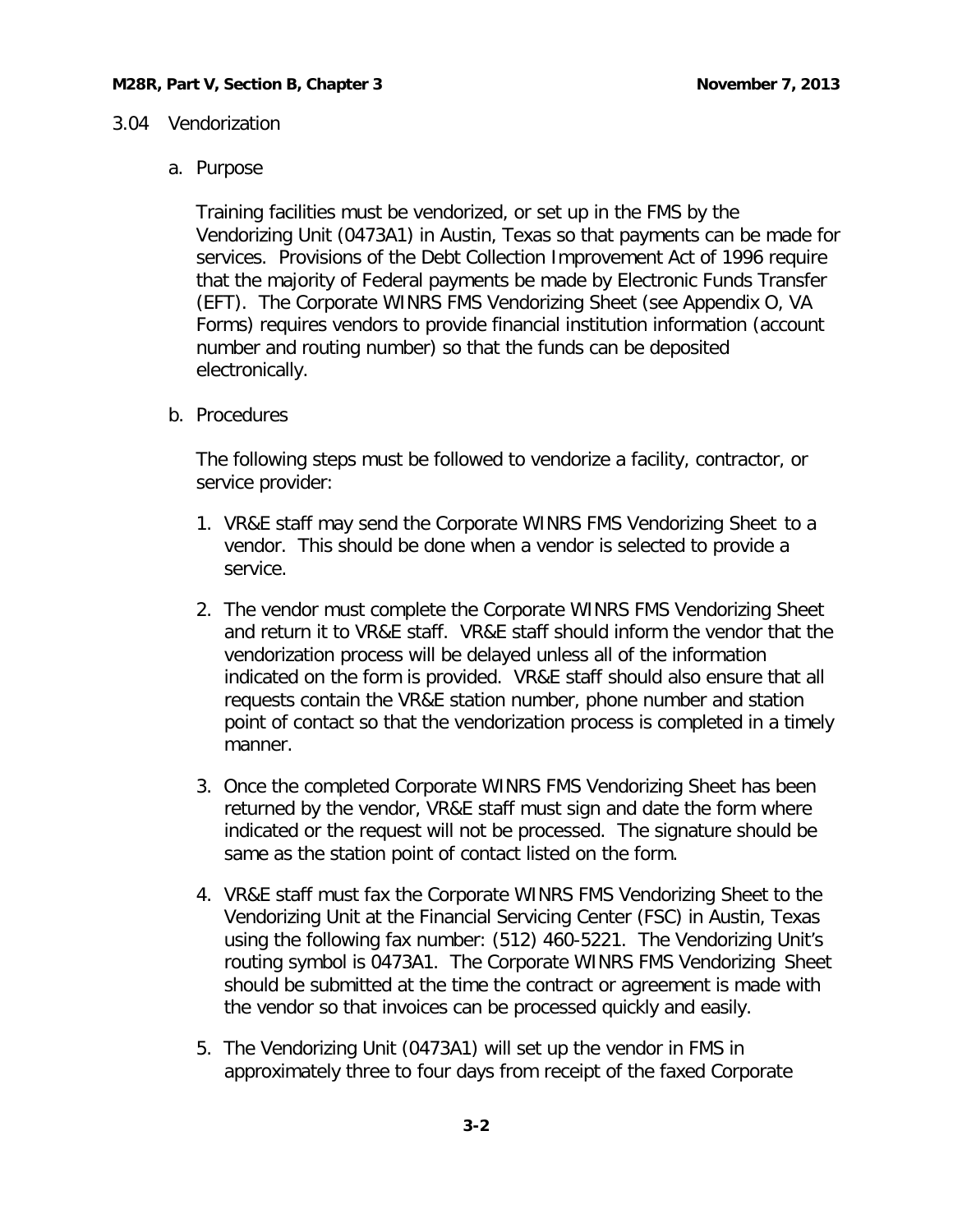WINRS FMS Vendorizing Sheet. VR&E staff should check the Custom Vendor Reference Data Screen 2 (VEN2 table) in FMS to make sure that the vendor has been set up in FMS. To inquire about the status of a vendorizing request that has been faxed to Austin, contact the Vendorizing Help Desk (VHD) at 512-460-5049 or send an email inquiry to [vafscvendot@mail.va.gov.](mailto:vafscvendot@mail.va.gov)

<span id="page-3-0"></span>3.05 Vendorization of Multiple Locations of Same Facility

In some situations a vendor may have established centralized accounts to receive payment for services provided to Veterans who are training either on-line or at a ground facility. It is important to select the correct facility location for enrollment authorization, invoice processing and for selecting the correct zip code for use in processing the Post-9/11 rate of subsistence allowance. The locations and addresses are displayed in CWINRS via the Alternate Address Indicator (AAI) on the FMS Lookup screen. The AAI is a two-digit number used by FMS to designate a vendor's payment address. If an AAI is no longer used in FMS, it will not be shown.

When involved in the vendorization process, it is important for VR&E staff to work closely with vendors with multiple locations. Prior to faxing a vendorizing request to the Vendorizing Unit, the following essential information must be confirmed:

- a. The facility code that covers the location.
- b. The payment address for the facility.
- c. The mailing address for the facility and other contact information.
- <span id="page-3-1"></span>3.06 Treasury Offset Program (TOP)

Under the provisions of the Debt Collection Improvement Act of 1996, the Treasury Department is authorized to intercept payments (except for benefits) made by federal agencies, through FMS, to vendors for services if that vendor has an unresolved financial debt with the United States Government. When the debt number is matched to the TIN or SSN, the payment may be intercepted by TOP.

VR&E staff may receive inquiries from vendors about past or current payments that are missing. The following information resources may be used to help determine whether the payment was offset by TOP or is missing for other reasons: